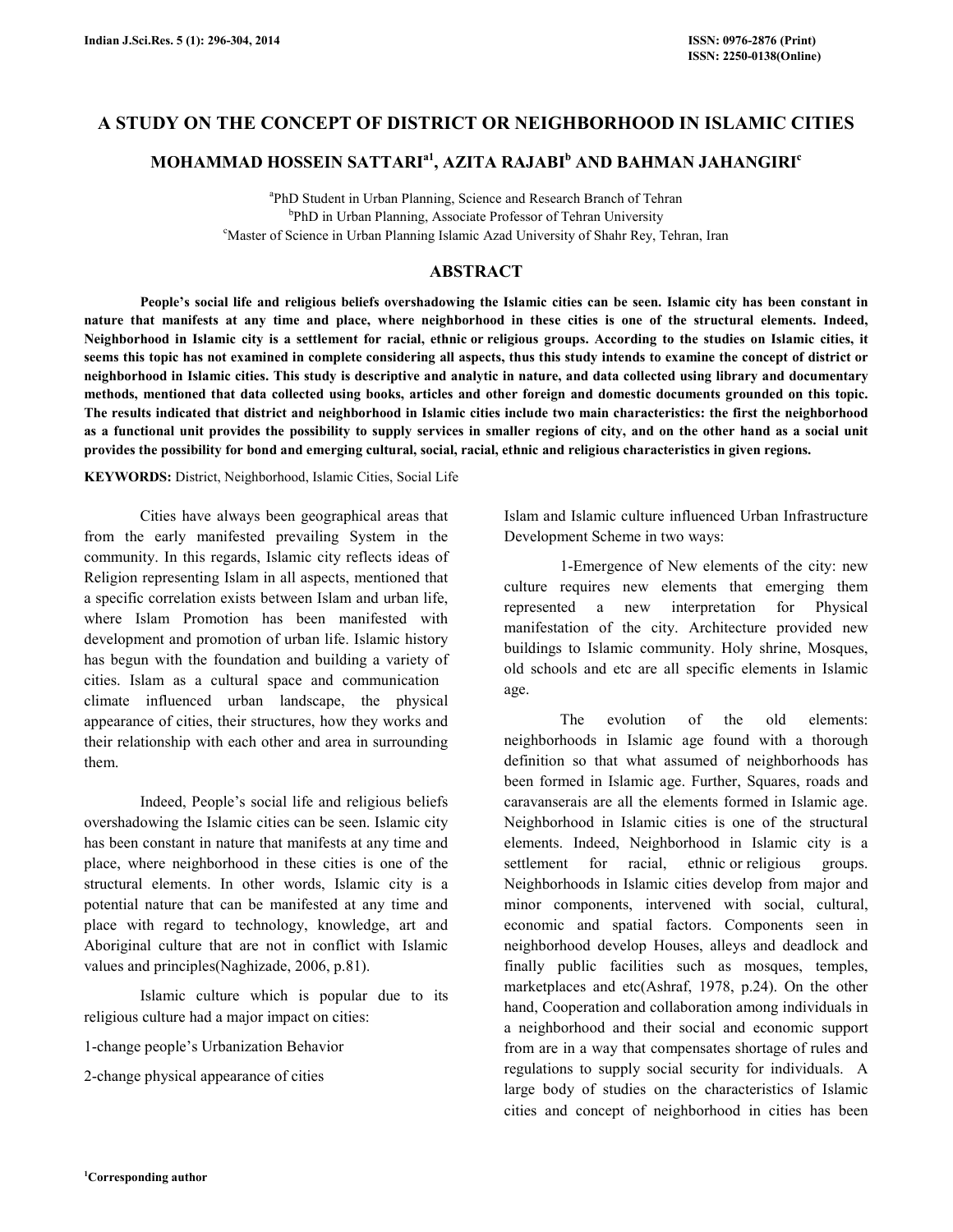provided; Smith(2010) has studied the archaeological study of neighborhoods and districts in ancient cities. In this study, Neighborhoods are small areas of intensive face-to-face social interaction, whereas districts are larger areas that serve as administrative units within cities. The result from this study indicates that face-to-face social interaction is more seen in smaller areas in neighborhoods. Furthermore, Habib et al.(2013) addressed investigating concept of neighborhood and its elements in fabric of old neighborhoods throughout Iran, stated that human's life and communicating with others start in neighborhood.

 Relationship with high quality in neighborhoods can affect improving citizens' quality of life. This study aims to study concept of neighborhoods from different perspectives, where on elements engaged in developing neighborhoods in cities have been introduced.

 The results indicate that the principles used in designing historical neighborhoods are in harmony with general aspects of designing neighborhood.

 According to the studies, it seems this topic has not examined from different perspectives, thus this study intends to address examining concept of district or neighborhood in Islamic cities, and gives response to the questions below:

1-what have been the causes for forming district or neighborhood in Islamic cities?

2-which characteristics have been mentioned for neighborhood system in Islamic cities and Iranian cities?

This study is descriptive and analytic in nature, and data collected using library and documentary methods, mentioned that data collected using books, articles and other foreign and domestic documents grounded on this topic.

## ISLAMIC CITY

 Given that forming Islamic cities is in a direct relation with Islam as a thorough ideology, since the establishment of the Islamic State, Islam came triumphantly around the country and dominated on large lands resulted in social, cultural and political progresses. The first three centuries of Islam rule mentioned Renewal of urban greatness in Central Asia, North Africa and Middle East. Although the first Muslim conquerors were from The Bedouins, Islam from the early founded civilization in urbanization. Physical form of Islamic cities in many perspectives reflects their social structure. Islam put an emphasis on Veil in family life. The city consisted of a series of houses which inside them was out of access, considering the fact that the house was just a unit.

 The streets were narrow winding paths ended in meandering streets and alleys. Stores centralized in square along in one or more passages Or enclosed passageways, forming bazaar(Zarabi and Tayebi, 2010).

### A definition for district and neighborhood

 According to Dehkhoda glossary, neighborhood has been defined as district, Quarter and a part of some parts of city, or village and/or town. According to Dehkhoda, in The following combinations, the term "neighborhood" implies an independent village rather than a part of village like Esfahani neighborhood, Astarabadi neighborhood, the Jewish neighborhood (Dehkhoda, 1987, p. 402). This definition for neighborhood indicates a very important issue, that is, independence of neighborhoods, so that neighborhoods have been able to supply people's requirements.

 In general, there exists a high diversity over definitions for district and neighborhood, and this found on an emphasis by these definitions on physical elements of neighborhood and/or social and cultural elements (Rabani, 2006, p. 156). Some found difficulty to define neighborhood from abstractness of neighborhood concept. In their opinion, neighborhood involves an abstract concept, rooted in people's behavior rather than streets and buildings (Kahrom, 2004, p. 18). To define neighborhood, there is a world of difference on Western scholars' view and Iranian scholars' view. Some western scholars' view on this topic mainly has focused on marginal textures, yet the Iranian view on concept of neighborhood mainly has focused on old textures existing in the body of cities. Iranian scholars do not observe poor marginal sector in social texture of neighborhoods, yet in western scholars' view neighborhoods generally consist of poor marginal sector in cities that mainly found the settlement for Immigrants. Harlem neighborhood of the Manhattan borough of New York, Puerto Rican neighborhood in Chicago, Turkish neighborhood in Berlin and Chinatown in Canadian cities are all the features for such an attitude towards the concept of neighborhood. For instance, Kevin Lynch knows neighborhood a relatively large part of city which enjoys the same characteristics(Kevin Lynch, 1995,p.123). such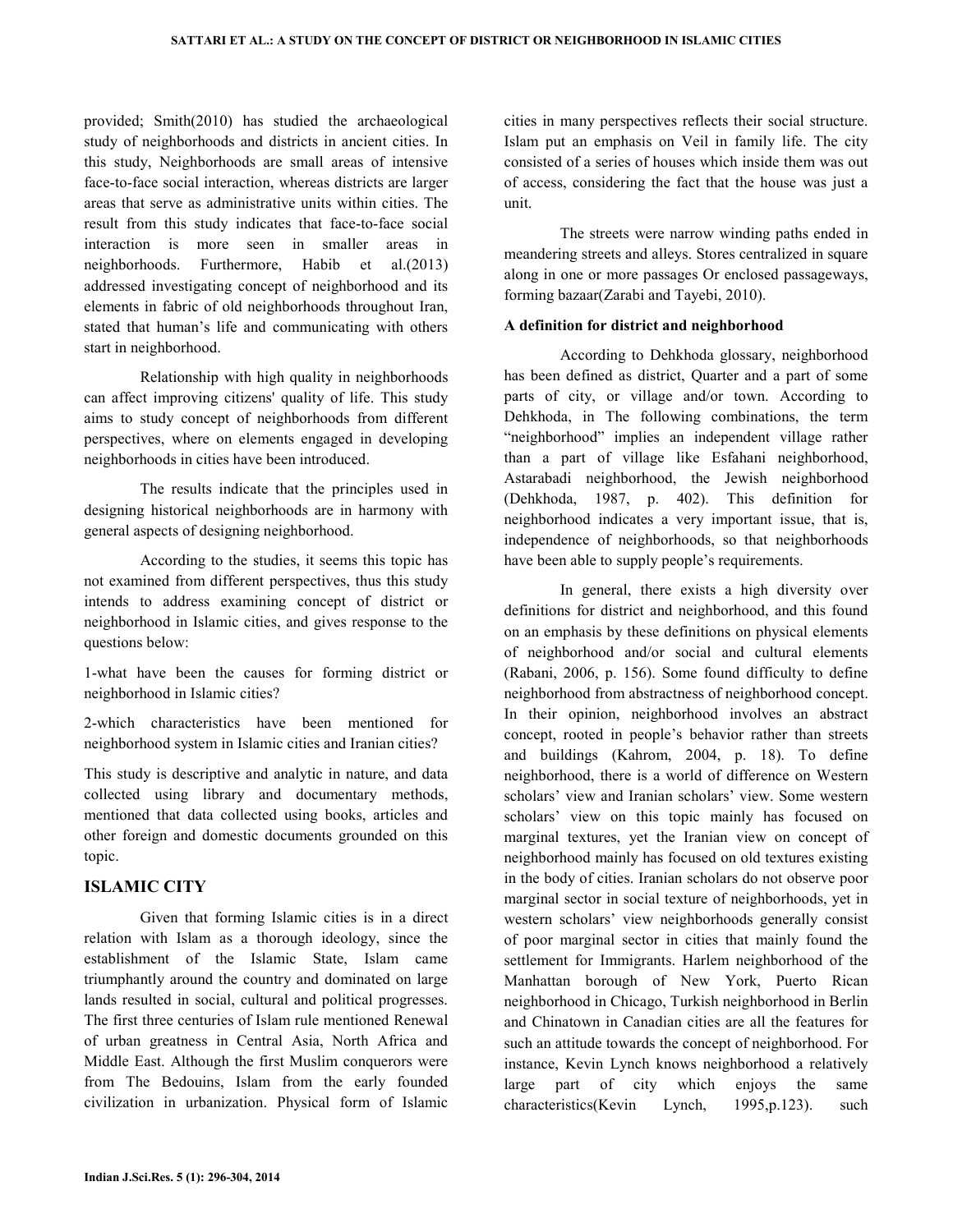characteristics that sustain in all around the neighborhood and end in everywhere that neighborhood ends, can be observed in some of the elements engaged in neighborhood, and the more the similar facets exist, the more unity in neighborhood would be(Kevin Lynch; pp. 189-190).

 Another definition for neighborhood that is more in consistent with Iranian nature of neighborhood, states that neighborhood emerges from association, low or high affinity, close socialization, strong ties of neighborhood and informal alliances between groups of people; further, neighborhood develops from adjacent houses in a specific geographical area, and families have the same feeling for their neighborhood that have for their residential house, that find themselves in a familiar surrounding by entering to neighborhood(Shokouhi, 1994, pp. 48-50).

 Some know neighborhoods the specific spatial units that their surrounding is perceived only by means of residents who have taken settlement there, and people can communicate with each other through having settlement in these neighborhoods, thereby they can find a common identity (Tolaei, 1994,p. 95).

 Tomlinson knows having a geographic area of the city with low or high space, development of a small group of people in the community and dependence between group as three leading conditions for forming an urban neighborhood (Tomlinson, 1969, p. 181).

 According to Human geography culture, neighborhood is a part of urban area in which face-to-face interactions dominate. Neighborhood is a limited community in terms of space that majority of people outside neighborhood perceives it better than the residents in neighborhood (Johnston et al; 2001).

 In forming neighborhoods in cities and division of cities to neighborhood, district and quarter, many factors have been intervened that some include:

 Social factors: social factors can be regarded as different social groups in city including different ethnic groups in the city that cause the city to be divided into different neighborhoods such as Kurds and Turks neighborhood. Further, in new structures of neighborhood development, City ghettos provide emergence of urban neighborhoods based on the structures existing in ghetto (Shokohi, 1994, p. 63). Religion is of social structures that can provide causes for building urban neighborhoods like Armenian Neighborhood, Jewish Neighborhood and

etc; also, religion can be of leading factors for a neighborhood association (Raymond, 1992, p.73).

 Economic factors: economic factor is another factor that can cause spatial divisions in form of neighborhood and district, so that neighborhoods such as draper neighborhood and coppersmith neighborhood and etc. class difference is another infrastructure that can divide the city to the poor and rich neighborhoods, and attributes such a social topography.

 Political factors: political structures can provide the infrastructure for city division to different neighborhoods, e.g. division of a city to different units to ease of better control over the city is considered.

 Natural factors: factors including Rivers, mountains, hills, vegetation and etc can provide division of a city to different neighborhoods. A sample of it can be observed in Isfahan city where river Zayandeh-Rood was especially for division of Muslim neighborhood from Armenians neighborhood.

 Considering these factors in Iran indicates that the fact that in cities formed before Islam, socialeconomic factor played a major role in dichotomizing residential neighborhoods and the domestic and foreign relations there. No change was seen in such relations after Islam. In some cities, dichotomizing residential neighborhoods was based on tribal ties, and members at each tribe used to take residency in the neighborhood considered for themselves (Papeli Yazdi, 19987, p.5). After The third century AD, the factor of religion was converted to one of important factors of neighborhood associations so that followers of different religions including Shafyan, Hanafi, Shia and etc in some cities used to live in distinctive neighborhoods provided for them, and often provided specific public facilities for themselves. In a traditional concept, neighborhood is remembered as a part of city in which residents gather together based on commonalities over linguistic, ethnic, religious, professional and vocational, and develop a cohesive community, mentioned that traditional neighborhoods practically have enjoyed relative independence.

 Yet, in today's concept for urban neighborhoods, commonalities above have lost their importance, and common point in residential neighborhoods in which staffs live can be found in their financial ability, occupation. In such neighborhoods due to lack of deep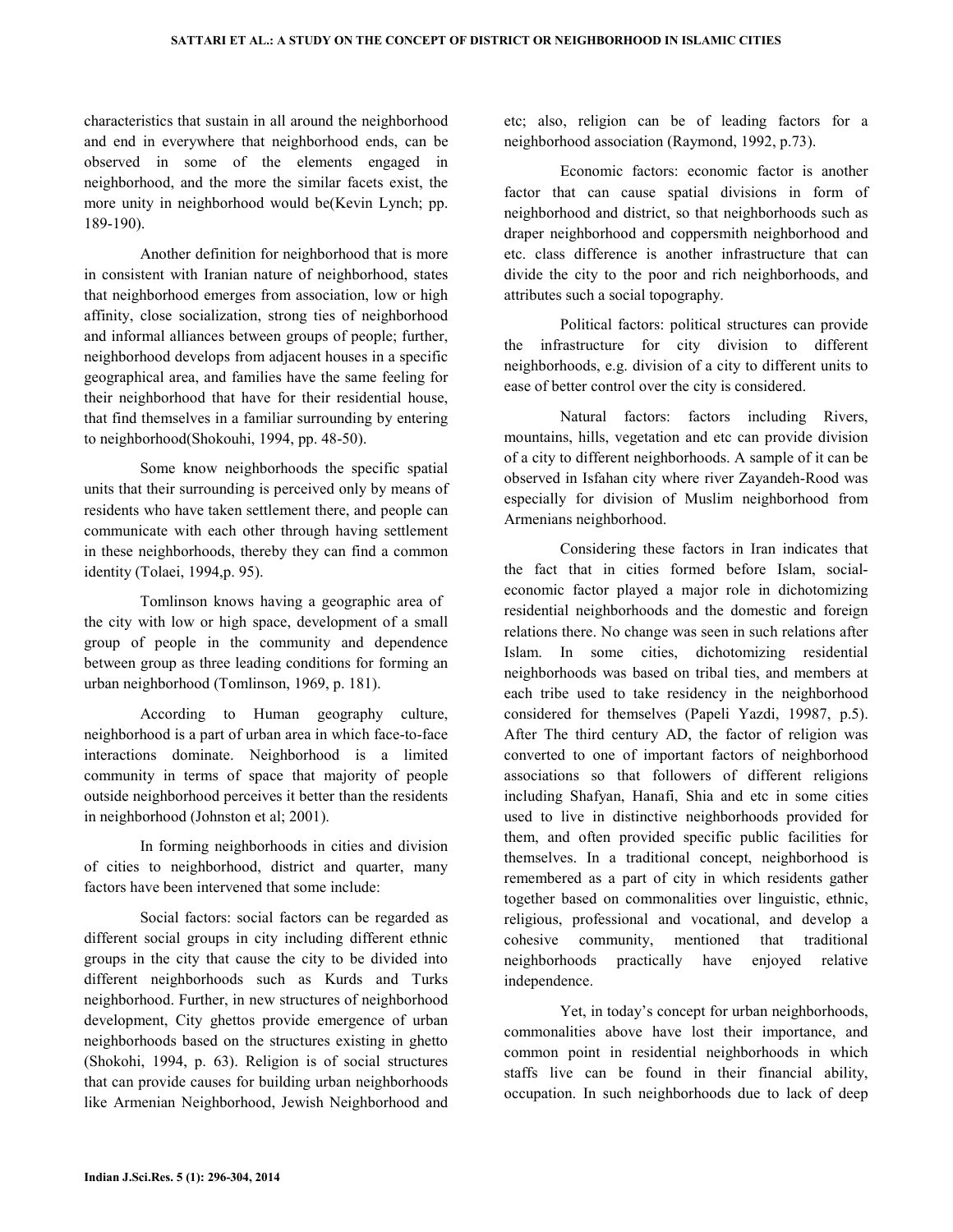commonalities among residents, sense of place and belonging and social cohesion have been so poor, and no guarantee for long residency of residents does not exist in neighborhood.

## Structure of district and neighborhood in Islamic cities

 Cities in Islamic age generally acted as residential neighborhoods, and city as a neighborhood system, i.e. neighborhood structure and how neighborhoods organized depending on size of city, population and other properties were different, mentioned that size of neighborhoods and sub-neighborhoods was diminishing or increasing, yet urban system acted as neighborhood sub-systems.

 Serjeant says about Sana'a city, Sana'a has been divided to several neighborhoods that included old neighborhood structure, in which power of central government reduced personal identity of neighborhoods, that also found with crystal boundary in neighborhoods, and the name of neighborhoods was a synonym for Neighborhood mosque(Serjeant, 1980,pp.35-36).

 Amos Rappoport knows Islamic cities a set of heterogeneous neighborhoods in which residents with specific language, religion, occupation, family or marriage live; further, he has imagined the neighborhood structure within Islamic city as follow: every neighborhood is a small city with all the services including mosque, bathroom, Bakeries, markets and the same organizing and elements were found throughout all the city(Rappoport, 1981, p. 251-252).

 With respect to Neighborhoods and social classes and strata of people in Aleppo and Damascus, it can say that Neighborhoods and social classes and strata of people in Aleppo and Damascus take residency in neighborhood units called with Torrid, mentioned that Torrid has been a residential area in which small markets and workshops were available, yet far from the central markets throughout the city. Such small communities found with one thousand population and face-to-face relationships. In summary, in these cities, neighborhoods were small communities with close communication with relatives, ethnic or religious homogeneity of management unity and livelihood, physical separation with the rural and semi-rural property within larger cities(Lapidus and Hourani; 1970; pp. 195- 196).

 Yaghoubi defines Baghdad that is one of the Islamic cities at that time in this way: this city in a circular form enjoys districts and neighborhoods that are totally separated from each other, yet totally under control of government. Yaghoubi, says, alleys and gates were through Ceiling and walls well-known with the names of Commanders and relatives and Mansour, the alleys were through walls inside city, and alleys where places in which commanders were living, that there were strong doors from both sides of alleys keeping it safe(Yaghoubi; 1987, pp. 10-12).

 In general, the neighborhoods in city had been divided to four parts that each part was under control of man from engineers, and passages and marketplaces were in different sizes in each neighborhood. There were many neighborhoods out of city, that provided with essential services (Yaghoubi; 1987, pp. 12-20).

 Another Islamic city, Fes in Morocco can be remembered that included two old and new parts in which different ethnic groups took residency in old Fes, and royal family, civil bureaucrats, central military bureaucrats were in new Fes, that both old and new Fes were found with different neighborhoods. Old Fes had been divided to eighteen neighborhoods, mentioned that there was gate in passages and streets in the city that used to be closed when there was inconvenience. At night, access to neighborhoods and walking around city due to closed gates in neighborhoods and lack of lighting, were impossible(Letoutneau; 1961; pp.15-18).

 Ibn Battuta, says about City of Sara, people in this city are from different tribes, and each tribe has its own neighborhood, where also each different neighborhood found with different marketplaces. Traders from Ajam of Iraq, Arabic Iraq, Egypt, Syria and elsewhere take their residency in a particular neighborhood covered with Towers and walls in all around(quoted by Ashraf, 1985, p.40). Most of cities in Iran's cities in Islamic age had neighborhood and district. In these cities, each city has the services required for residents, causing social tie and group association inside neighborhood and separation with out of neighborhood.

 The name of neighborhoods was originally derived from religion, Profession of Ethnicity, language and etc.

 Population and size of neighborhoods were different and boundary of neighborhoods mainly was a social and often physical boundary, mentioned that urban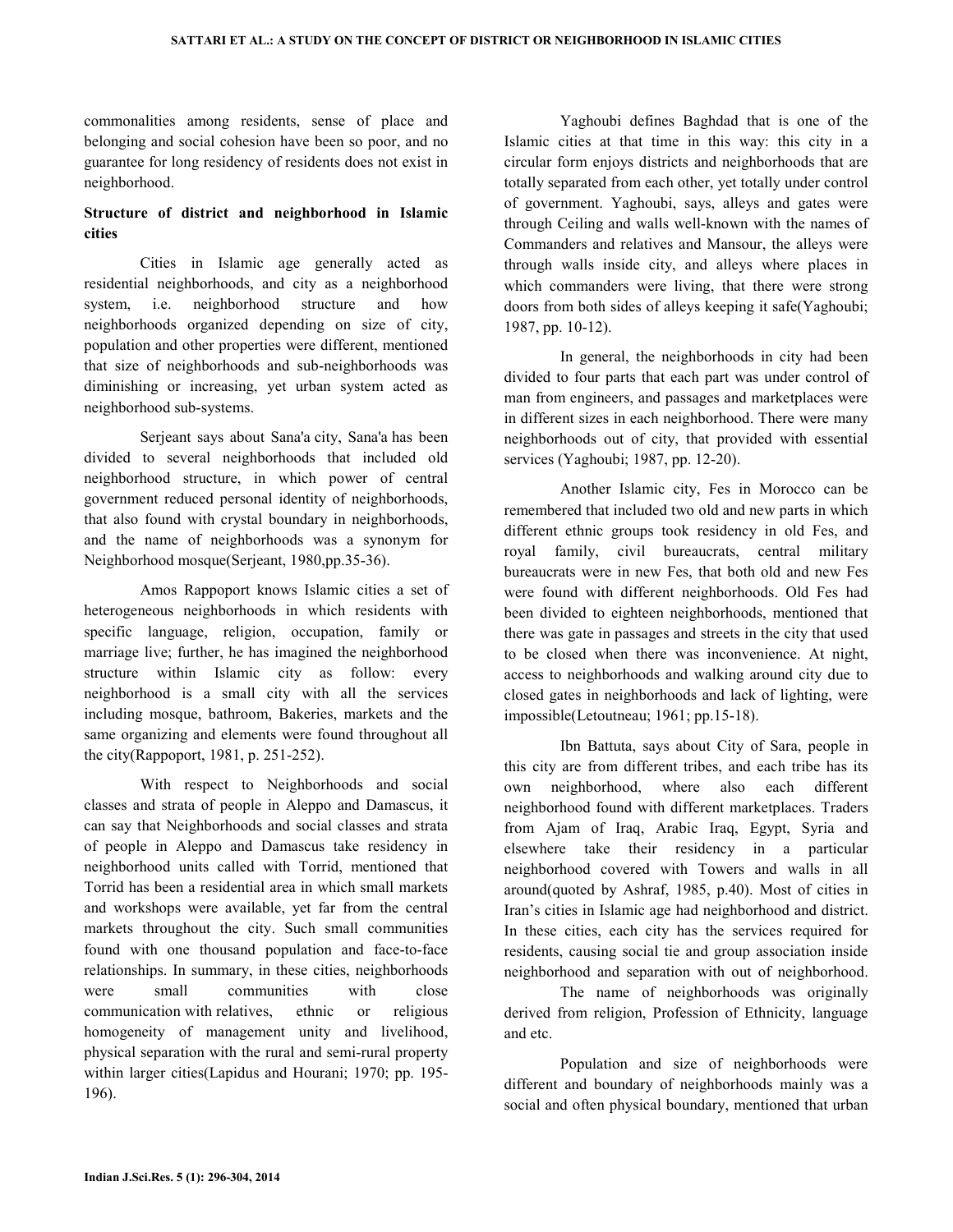identity was often in contrary with neighborhood identity, yet Sovereignty and central power set the equilibrium and sometimes the contrast between the neighborhoods in city is considered as a tool to control city by governments. Most neighborhoods in the cities of Iran were introverted (because of significant social homogeneity and being provided with daily services within the community), yet there must be relationship between these neighborhoods and other neighborhoods and cities to provide neighborhood needs through a linking space like passages. In Iran, however separation of neighborhoods has been serious, less talked about gate in neighborhood and separation of neighborhoods. Neighborhoods in cities of Iran in age after Islam have been small cities.

#### Functions of neighborhood system in Muslim lands

 Forming district and neighborhood in Islamic cities enjoy many advantages and privileges, that some of them are as follows:

# Revitalization of semi-rural life in the city maintaining social, cultural and occupational characteristics

 Those days when people migrating from villages to cities due to a variety of reasons, faced with expanding development of city, they intended to maintain their customs, religion, traditions and habits from any damage.

 In this regards, reunion in a part of city in addition to social security brings about mental security, whereby Revitalization of life would come to realize and accepted biological life styles would be found.

 Lapidus has written about Damascus: immigrants to large cities from small cities and villages continuously make efforts to sustain on their life inside walls of city, e.g. there were neighborhoods in Damascus in which people of Harran were living. Often this found in religious sects through which separation and conflicts among neighborhoods started, and more association caused inside neighborhood. In cities of Iran, followers of The four Sunni schools and also Keramatieh, Mu'tazilah, Isma'iliah and other Shia sects used to live in a neighborhood, and had their mosque, marketplace, and special place for mourning and ceremonies, that this led to social-political conflicts in neighborhoods(Ashraf, 1985, p. 31). Cities like Aleppo and Damascus and Antioch include the cities with ethnic and religious communities. Turks, Christians and Alavi had all their own neighborhoods. They had no common point which each

other, lived separated from each other, and each had their own Customs and rules. Competition, rivalry and conflict dominated the relationship among them. These neighborhoods prohibited to have social and intergroup relationship together. Alavi and turk Muslims did not regularly attend mosque. So as described, each neighborhood had its own group so that other neighborhoods were alien to another neighborhood (Ashraf, 1985, p. 39).

### Enhance social life and meet personal needs through collective life

 Life in the neighborhoods of Islamic cities has created an emotional bond between people, causing mental security for the person in an association with a group who had the same religious and ethnic characteristics with the person, in order that the person could specify his place in city, and determine his identity among people with different social, economic, and cultural properties. In this regards, Amos Rapoport, states, the person relies on a group in the traditional cities in Islamic age, and the groups in sake of space are separated from each other as a means to maintain their identity, lifestyle, religion, language, food habits, mentioned that everyone knew all the people in a neighborhood, and had the feeling of security.

#### Build Security in district and neighborhood

 Creating neighborhoods in every city helped for official and unofficial control there, mentioned that residents took control over all abnormal events, and authorities received and controlled any abnormal event, and on the other hand the possibility to control ruling over cities was provided. Only members of neighborhoods used to come and go there, and strangers were not allowed for coming and going, that just a limited access to neighborhood existed. Indeed, areas were specified in the neighborhoods and communication among residents was controlled (Amos Rapoport; 1981; p. 252).

### Public participation and the creation of public institutions

 Despite European cities that always public institutions to defend rights of people against governments existed there, such public institutions have not been ever created in Islamic cities, yet Trade associations even were not allowed to emerge in some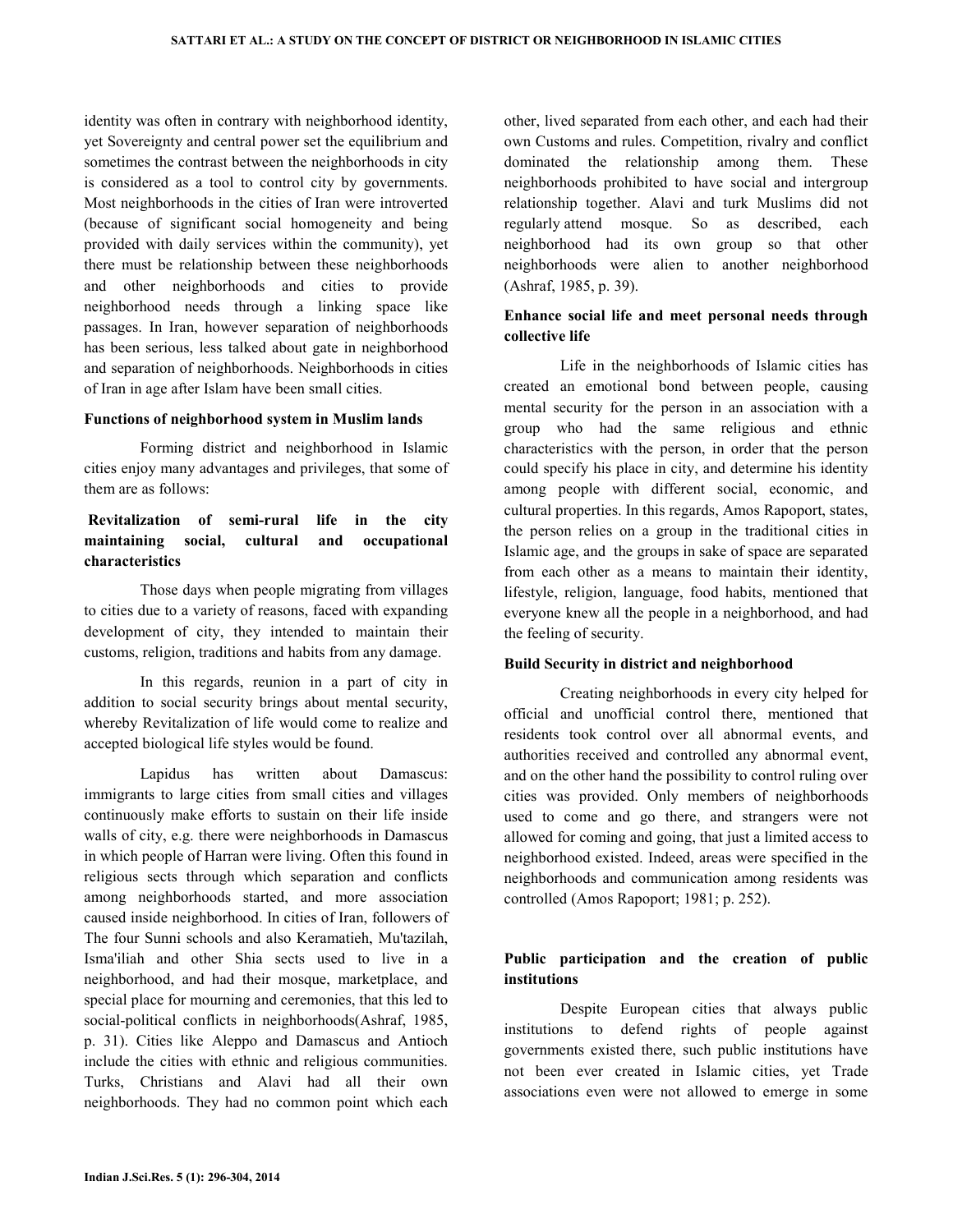Islamic lands, and lands where Trade associations emerged, were all under rule of government. In absence or inability of such associations, neighborhoods were a better choice, yet found poor for association among people. Some private social organizations were formed as neighborhoods that undertook with doing affairs in neighborhood and city. Lapidus, says, a high emphasis on importance of neighborhoods in social life within Islamic cities has been mainly because of lacking other forms of public associations that could be found in medieval or modern age, especially trade associations that prevailed in Mamluk period in Syria.

 Lacking trade associations was compensated through ethnic/neighborhood associations, and on the other hand neighborhoods affected aims and procedures going on political and public activities, so that neighborhoods were an organized and deterministic force against Mamluk government in Syria. However, Mamluk government in Syria failed to understand and organize changes and developments, was able to defend the neighborhood interests existing there.

### Secure life for Minority religious groups and their separation from Muslims

 Separation of Minority religious groups from Muslims has been accepted with respect to Islamic rules, yet this was in favor of Minority religious groups. In this regards, non-Muslims in Islamic cities by paying taxes called as Ransom that were lower than taxes on Muslims were received supports, and take the residency in separate neighborhoods. Thereby, they had freedom of action in doing their religious customs and traditions, had their own religious places and temples in their neighborhood.

 Yet, Separation of Minority religious groups from Muslims has been serious in all Islamic land. Lambton, says, Muslims and non-Muslims have been always different from each other. Non-Muslim community despite being inside darlislam, yet did not found with the community of Muslim on the whole in a reunion(Lambton; 1970; p. 66).

## Concept of district and neighborhood in cities of Iran after entry of Islam

 After fall of the Sassanid empire and advent of Islam in Iran, urbanization started a new stage of its life. Advent of Islamic rules in life of Urbanites, change in physical form of cities due to building elements such as mosque and forming urban neighborhoods based on religious association all can be regarded as characteristics of urban life in this age(Mashhadizade Dehaghani, 1995, pp. 11-12). Islamic city can be known as a system in which neighborhoods were the sub-systems which developed it(Kowsari et al. 2007, pp. 44-48).

 At this age in Islamic cities throughout Iran, urban neighborhoods without any ethnic, religious and racial superiority in surrounding market and central area were extended(Habibi, 1996, p. 71). In cities around Islamic lands, neighborhoods enjoyed different functions. According to the studies, the most functions of neighborhoods include:

- respond the need for a new identity in a large city based on the given indicators like ethnic, religious, social, economic and/or cultural indicators
- set security and control in neighborhoods by people's participation
- observe rights of minorities in urban
- draw attention to Psychological and mental needs of immigrant identity
- Fill the gap in the urban bureaucracy through informal and public institutions (Sheikhi, 2003, pp.58-61)

 In the traditional system in Iran, neighborhood is the settlement for people with different ethnicity, race, religion, or sects. Urban community originated from tribal system built sets called neighborhood. From the early by building Islamic cities and even before Islam, each tribe under family conditions, common benefits and relative networks, used to build separated neighborhood in the city. Need to internal association on one hand, and confining social groups against others on the other hand, justifies necessity to relative self-sufficiency in the context of services and facilities. Cultural-social association caused building mental agent for sense of belonging to neighborhood, and following unique traditions and customs, as well as feeling distinctive to residents in other neighborhoods.

 Individuals who took residency in these neighborhoods had their own rights and duties, known themselves an element for survival and convenience to get the best outcomes. This sense of severe association caused being distinctive to other residents in city and neighborhoods. Forming the neighborhoods Heidari Khane and Nemati khane in Safavid age in most cities of Iran including Isfahan and Shiraz can be known as the samples of this topic. Each neighborhood in Islamic age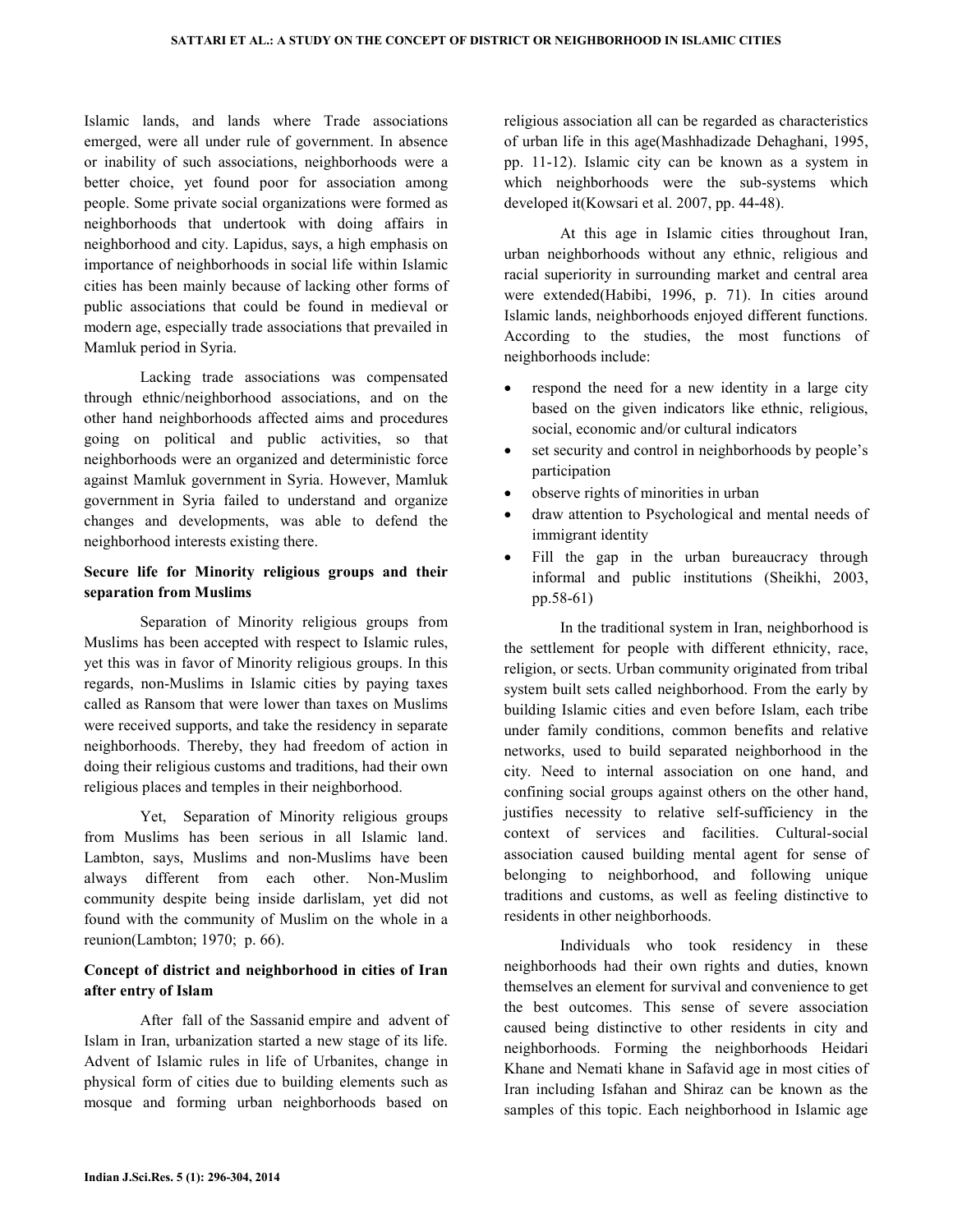has been known with physical elements like Communication network and neighborhood center and other physical elements like Water storage, mosque and Saqqakhaneh; further, special economic facilities were established in each neighborhood, that the center of city was provided with everything to meet needs of people in neighborhood.

 Physical fabric of neighborhood as a spatial manifestation of economic-social conditions enjoyed particular cohesion and heterogeneity. In other words, the factors above cause building physical elements in a neighborhood, and emerging a set of elements in residential centers, indicating mutual relationships among residents in their daily relationship(Pakzad, 1985, p.18). Yet, these neighborhood structures and functions found with many changes in contemporary age, that the changes can be influenced of economic, social and political factors governing the country. By The Arrival of the Automobile, complicating social division of labor and rural to urban migration, transition from traditional system and entering to a new space of development in cities in the current system emerged with fundamental changes, that attention to development of outsourcing and looking to out would have effects on how urban spaces form. Under such circumstances, city loses its efficiency even in subjective or objective sake, and as a result concrete and financial interventions would occur in physics of city, and this is in a way that citizens' attitudes towards traditional identity of neighborhoods change, and this impression not just as nostalgia but remains as an element giving identity to citizen in space of city and neighborhood.

 Hence, it can state that urban neighborhoods in Iran as set in economic-social conditions have faced different development that can be entered into discussion from two perspectives: one is drawing attention to neighborhood in form of economic and social developments, and political system governing country that this was conducted by Authorities and national leaders, and continuously could have effects in different historical periods including Islamic, Qajar, Pahlavi and after the Islamic revolution; another is influence of world military changes as well as social, economic and technological changes on Iranian neighborhoods that requirements for each have found with particular effects. In this sense, changes appeared in defining neighborhood, and mostly Formal and contractual rules are used to define neighborhood, such that Tehran has divided to 337 neighborhoods, and Isfahan to 418 neighborhoods and districts, that division was aimed to control the affairs of city better, yet Tehran in Qajar age has had 5 neighborhoods and Isfahan had 36 neighborhoods.

### **CONCLUSION**

 According to the theories and studies, a summary on characteristics of neighborhood and district in Islamic cities can be as follow:

| Researcher  | City       | Characteristics of neighborhood and district in Islamic city                                                       |
|-------------|------------|--------------------------------------------------------------------------------------------------------------------|
| Serjeant    | Sana       | Neighborhood Center is characterized by neighborhood mosque                                                        |
|             |            | neighborhood identity is Under the influence of the Government identity                                            |
|             |            | Neighborhoods in the city enjoy particular borders                                                                 |
| Amos        | Islamic    | Language, religion, occupation, family or having experience of marriage specify border of neighborhoods            |
| Rappoport   | cities     | The neighborhood includes users such as bathing, bakery, market, and etc                                           |
|             |            | The identity of each neighborhood is considered as part of the whole city                                          |
| Lapidus and | Aleppo     | Each neighborhood has a population of about one thousand people                                                    |
| Hourani     | and        | Relationships within neighborhoods are mostly face-to-face.                                                        |
|             | Damascus   | Family relationships, ethnic or religious homogeneity, unity of management and living in this neighborhood are     |
|             |            | obvious.                                                                                                           |
|             |            | Neighborhoods enjoy Physical boundaries and are as a semi-rural town in the heart of city                          |
| Yaghoubi    | Baghdad    | Neighborhoods in the city are closed and separated from each other.                                                |
|             |            | Neighborhoods are in full control of government.                                                                   |
|             |            | Each district has been under control of governmental Commanders and the rest who took control were from followers. |
|             |            | -each neighborhood has enjoyed separated Ceiling and walls.                                                        |
| Letoutneau  | Fes<br>and | Individuals with residency in neighborhoods are specified based on ethnic characteristics.                         |
|             | Morocco    | Each neighborhood enjoys passages and streets with separated gates.                                                |
|             |            | Gates were closed at night, and coming and going was forbidden at night.                                           |
| Ibn Battuta | Sara       | people in this city are from different tribes.                                                                     |
|             |            | each different neighborhood found with different marketplaces.                                                     |
|             |            | This city has been considered for residence of traders that entered to neighborhood.                               |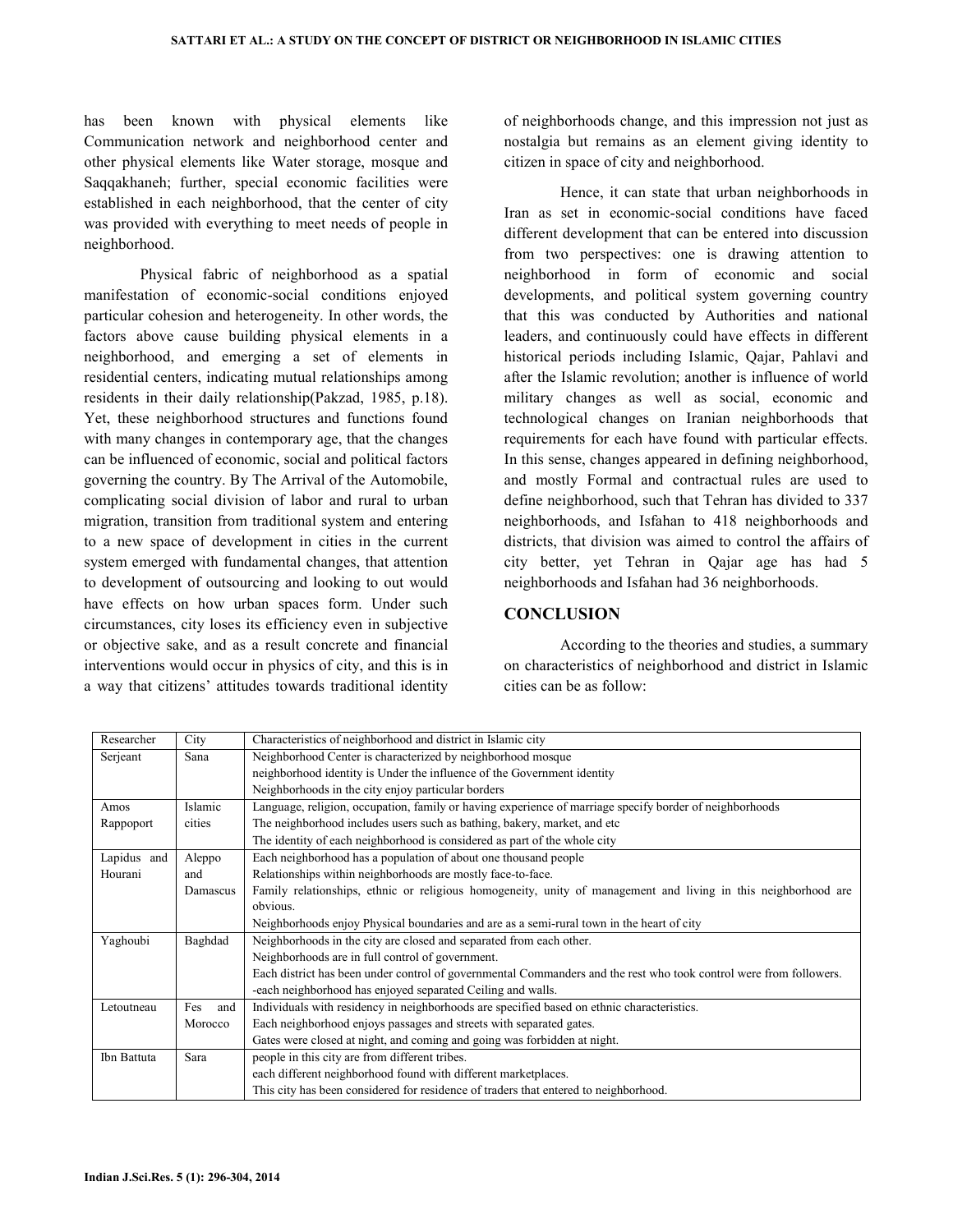According to these definitions, it can say district and neighborhood in Islamic cities enjoy common characteristics that some include:

 In these neighborhoods, most different social strata, cultural features and often rural-tribal features have been forming social structure of neighborhood. Structure of neighborhoods more than being under influence of Islamic rules has been influenced of land characteristics and a reflection of conditions and effective cultural-social factors before Islam. The neighborhoods above as defined have enjoyed different functions including different occupational, cultural, social, religious and racial roles, and have built the opportunity for Revitalization of rural ties in framework of city. Urban neighborhoods in cities in Islamic age have been tools to control city, which also helped for urban management, provided with security by means of unofficial controls. The possibility to control city was provided through independent units in neighborhoods of Islamic cities. Each neighborhood had its own Guardian / custodian who considered people's views and expectations in addition to resolving their problems. In general, it can say Islamic cities include two main characteristics: the first the neighborhood as a functional unit provides the possibility to supply services in smaller regions of city, and on the other hand as a social unit provides the possibility for bond and emerging cultural, social, racial, ethnic and religious characteristics in given regions. These functions given the advantages which lie on them can be used in cities so as to reconstruct personal and social identity.

### REFERENCES

- Abdolahi M., Akbari S., 2007, "The Collection of Regulation & Law Deh and Dehyari", Fifth Publish, Tehran, Ghalamestan Honar Publications
- Amost, Rappoport, "Human Aspect of Urban Fotm" ,1981
- Habib, Farah, Hamed Moztarzadeh, and Vahideh Hodjati. "The Concept of Neighborhood and its Constituent Elements in the Context of Traditional Neighborhoods in Iran." Advances in Environmental Biology 7.9 (2013)
- Hidarnia delkhosh T., 2002, "Necessity and Manner of Urban Dividing into Quarters", Shahrdariha Monthly Journal, No. 35, Pp.73-69
- Hourani, Lapidous and Stern , "The Islamic Cities" , Cussier, Oxford, 1970
- Johnston. R.J.  $\&$  et al "The Dictionary of Human Geography "– Blackwell Publishers – USA-2001
- Khaksari A., 2006, "Urban Neighborhood in Iran", First Publish, Tehran, Institute of Humanities and Cultural Studies
- Le Tourneau , "Fez in the Age of Marinindes", University of Oklahoma,1961
- Pakzad J., 1989, "Neighborhood Unit, Soffeh Quarterly", No. 1, Pp.7-14
- R.B.Serjeant," The Islamic City", UNESCO,1980
- Smith, Michael E. "The archaeological study of neighborhoods and districts in ancient cities." Journal of Anthropological Archaeology 29.2 (2010): 137-154
- Tomlinson. R. "Urban Structure "– Random Houss New York- 1969
- Zeyae Tavana H., 1991, "Neighborhood: Structure and Texture It's in The Eastern Islamic Cities", Earth Science Magazin, Shahid Beheshti University, No 1, Tehran.
- Ashraf, A. (1987), "historical features of urbanization in Iran in the Islamic period", social science journal, first course, no 4.
- Tavallaei, Modern (1996), "urban space and social and cultural relations", Master Thesis of Urbanization, Faculty of Fine Arts, Tehran University
- Habibi, Seyed M. (1996), "a historical analysis of the concept of city and its physical appearance", thought and sorrow, Tehran University Press.
- Rabbani, R. (2006), "Urban Sociology", Isfahan University Press.
- Raymond, Andre (1994), "Big Arabic Islamic cities in tenth to twelfth centuries AD", trans-Hossein Soltanzadeh, Tehran, Agah publication.
- Soltanzadeh, H. (1987) "The history of the city and urbanization", Tehran, Abi publication.
- Shokohi, H. (1993), "The social geography of cities, the social ecology of the city", jihad publication.